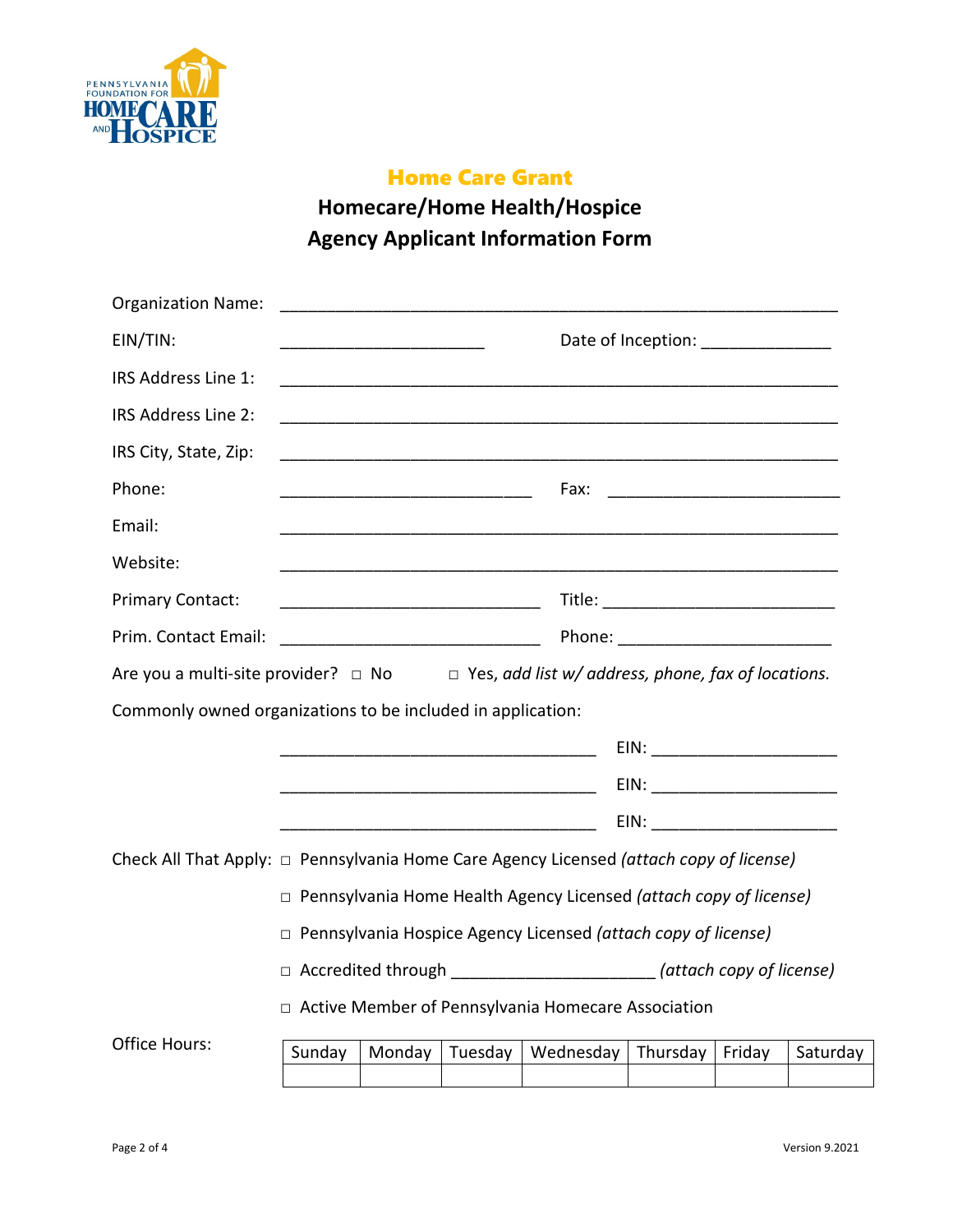Languages staff speak: \_\_\_\_\_\_\_\_\_\_\_\_\_\_\_\_\_\_\_\_\_\_\_\_\_\_\_\_\_\_\_\_\_\_\_\_\_\_\_\_\_\_\_\_\_\_\_\_\_\_\_\_\_\_\_\_\_\_\_

## Agency County Coverage:

| $\Box$ | Adams           | П      | Clinton    | $\Box$ | Lackawanna     | $\Box$ | Pike         |
|--------|-----------------|--------|------------|--------|----------------|--------|--------------|
| $\Box$ | Allegheny       | $\Box$ | Columbia   | $\Box$ | Lancaster      | $\Box$ | Potter       |
| $\Box$ | Armstrong       | $\Box$ | Crawford   | $\Box$ | Lawrence       | $\Box$ | Schuylkill   |
| $\Box$ | <b>Beaver</b>   | $\Box$ | Cumberland | $\Box$ | Lebanon        | $\Box$ | Snyder       |
| $\Box$ | <b>Bedford</b>  | $\Box$ | Dauphin    | $\Box$ | Lehigh         | $\Box$ | Somerset     |
| $\Box$ | <b>Berks</b>    | $\Box$ | Delaware   | $\Box$ | Luzerne        | $\Box$ | Sullivan     |
| $\Box$ | <b>Blair</b>    | $\Box$ | Elk        | $\Box$ | Lycoming       | $\Box$ | Susquehanna  |
| $\Box$ | <b>Bradford</b> | $\Box$ | Erie       | $\Box$ | McKean         | $\Box$ | Tioga        |
| $\Box$ | <b>Bucks</b>    | $\Box$ | Fayette    | $\Box$ | Mercer         | $\Box$ | Union        |
| $\Box$ | <b>Butler</b>   | $\Box$ | Forest     | $\Box$ | Mifflin        | $\Box$ | Venango      |
| $\Box$ | Cambria         | П      | Franklin   | $\Box$ | Monroe         | $\Box$ | Warren       |
| $\Box$ | Cameron         | $\Box$ | Fulton     | $\Box$ | Montgomery     | $\Box$ | Washington   |
| $\Box$ | Carbon          | $\Box$ | Greene     | $\Box$ | Montour        | $\Box$ | Wayne        |
| $\Box$ | Centre          | $\Box$ | Huntingdon | $\Box$ | Northampton    | $\Box$ | Westmoreland |
| $\Box$ | Chester         | П      | Indiana    | $\Box$ | Northumberland | $\Box$ | Wyoming      |
| $\Box$ | Clarion         | П      | Jefferson  | $\Box$ | Perry          | П      | York         |
| $\Box$ | Clearfield      | П      | Juniata    | $\Box$ | Philadelphia   |        |              |

## **Business References**

| Phone: |  |  |  |  |
|--------|--|--|--|--|
|        |  |  |  |  |
|        |  |  |  |  |
|        |  |  |  |  |
|        |  |  |  |  |
|        |  |  |  |  |
|        |  |  |  |  |
|        |  |  |  |  |
|        |  |  |  |  |
|        |  |  |  |  |
|        |  |  |  |  |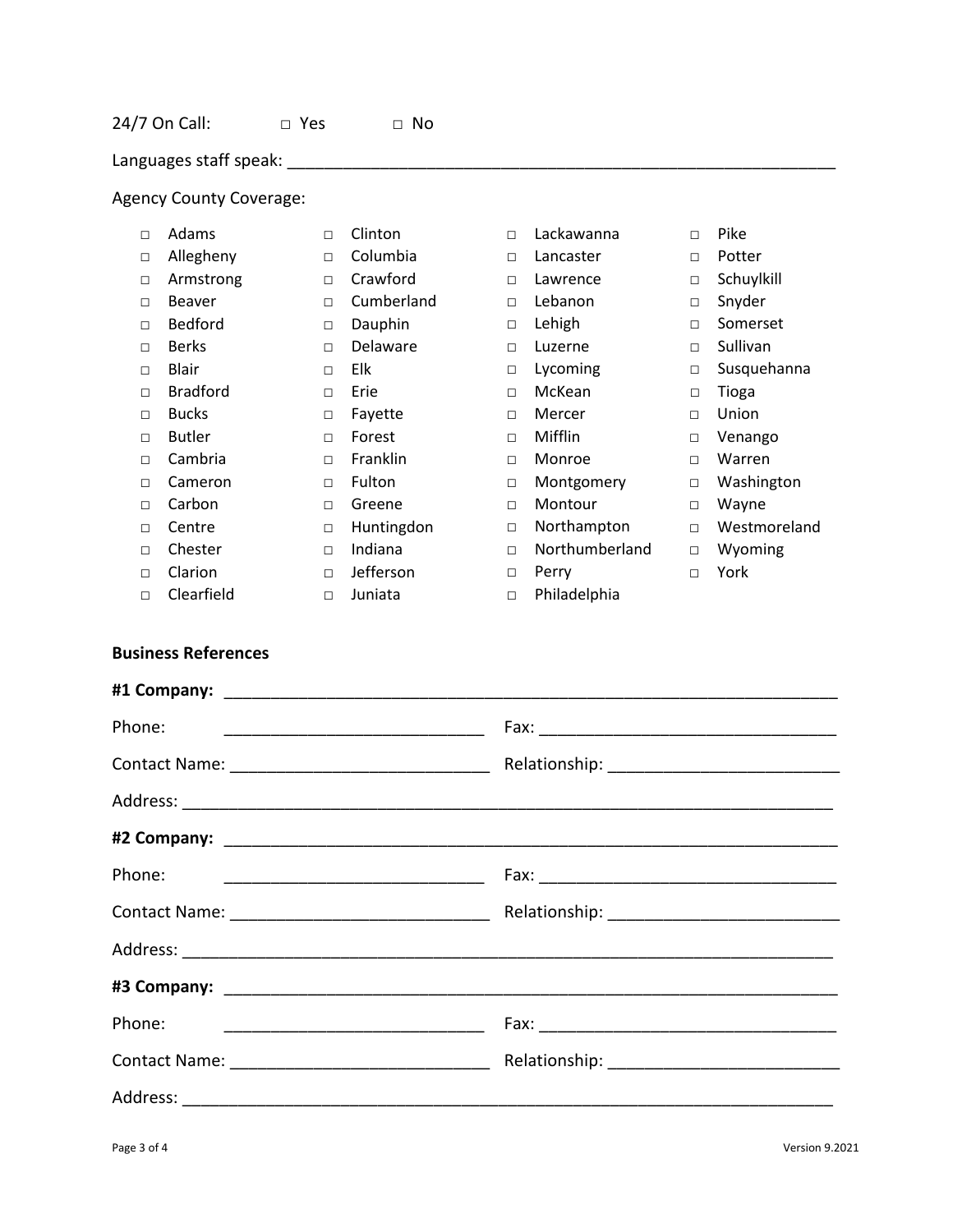

# Home Care Grant **Confidential Information**

Have you, an agent, or a managing employee ever:

- □ Been terminated, excluded, precluded, suspended, debarred from or had their participation in any federal or state health care program, limited in any way, including voluntary withdrawal from a program for an agreed to definite or indefinite period of time?
- $\Box$  Been the subject of a disciplinary proceeding by any licensing or certifying agency, had his/her license limited in anyway, or surrendered a license in anticipation of or after the commencement of a formal disciplinary proceeding before a licensing or certifying authority(e.g., license revocations, suspensions, or other loss of license or any limitation on the right to apply for or renew license or surrender of a license related to a formal disciplinary proceeding)?
- □ Been convicted of a criminal offense related to Medicare or Medicaid; practice of the provider's profession; unlawful manufacture, distribution, prescription or dispensing of a controlled substance; or interference with or obstruction of any investigation?
- □ In connection with the delivery of a health care item or service, been convicted of a criminal offense relating to neglect or abuse of patients or fraud, theft, embezzlement, breach of fiduciary responsibility, or other financial misconduct?

#### *If you answered "yes" to any of the above, please attach documentation/explanation.*

By signing below, you certify that the information provided by your organization is accurate and complete. You attest that your organization in good standing with the PA Department of Health and any other applicable regulatory bodies of oversight.

\_\_\_\_\_\_\_\_\_\_\_\_\_\_\_\_\_\_\_\_\_\_\_\_\_\_\_\_\_\_\_\_\_\_\_\_\_\_ \_\_\_\_\_\_\_\_\_\_\_\_\_\_\_\_\_\_\_\_\_\_\_\_\_\_\_\_\_\_\_\_

\_\_\_\_\_\_\_\_\_\_\_\_\_\_\_\_\_\_\_\_\_\_\_\_\_\_\_\_\_\_\_\_\_\_\_\_\_\_ \_\_\_\_\_\_\_\_\_\_\_\_\_\_\_\_\_\_\_\_\_\_\_\_\_\_\_\_\_\_\_\_

Signature of Authorized Designee

Print Name Date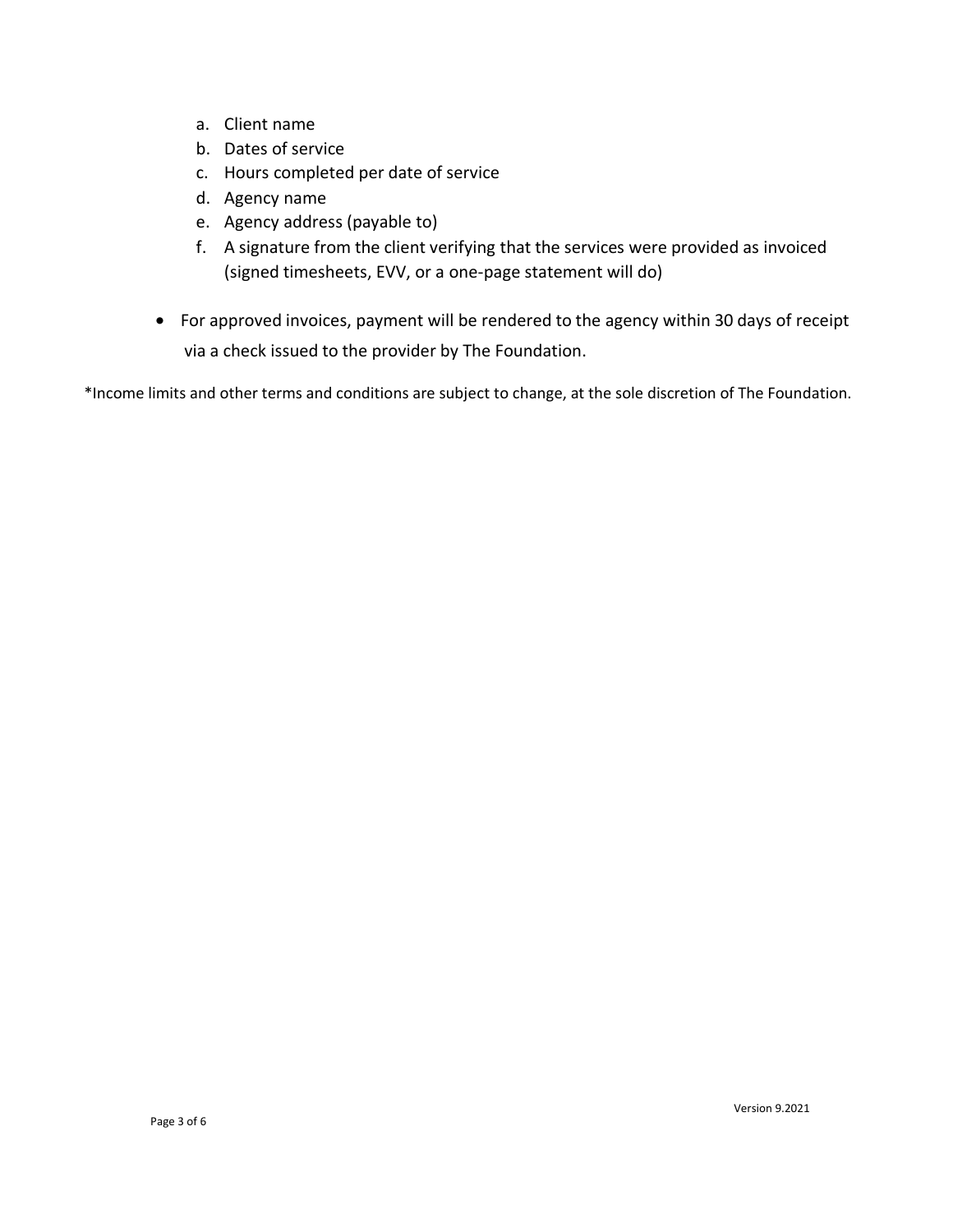## **HIPAA Release Authorization**

I, thereby authorize my physicians, nurses, home care agency, and all other health care providers and their staff (collectively, "health care providers") involved in my health care treatment, to release information regarding my location, medical condition, diagnosis and prognosis, as well as any other information about me, to include individually identifiable health information, and to freely converse and communicate, both orally and in writing, with the persons named below.

This document does not grant health care decision-making authority and does not in any way affect, inhibit, or otherwise limit the authorization granted in any existing health care power of attorney that I may have executed.

This document, executed by me pursuant to the Health Insurance Portability and Accountability Act of 1996, is effective immediately and is not to be affected by any subsequent incapacity.

I hereby release the disclosers of the above information from any liability for its release to the persons below. This authorization shall be in force and effect only for a period of one year from the date signed, below. The persons to whom my health care providers may disclose the above information, including individually identifiable health information, are:

The PA Foundation for Home Care and Hospice and any of its employees or representatives 600 N. 12th Street, Suite 200, Lemoyne, PA 17043 Phone: 717-975-9448

| <b>Witness Signature</b>               | <b>Witness Printed Name</b>     |  |
|----------------------------------------|---------------------------------|--|
| <b>Client/Representative Signature</b> | Date                            |  |
|                                        |                                 |  |
| Address:                               |                                 |  |
| Name:                                  |                                 |  |
| <b>AND</b>                             |                                 |  |
| Address:                               |                                 |  |
| Name:                                  | Phone: <u>www.community.com</u> |  |
| <b>AIVU</b>                            |                                 |  |

**AND**